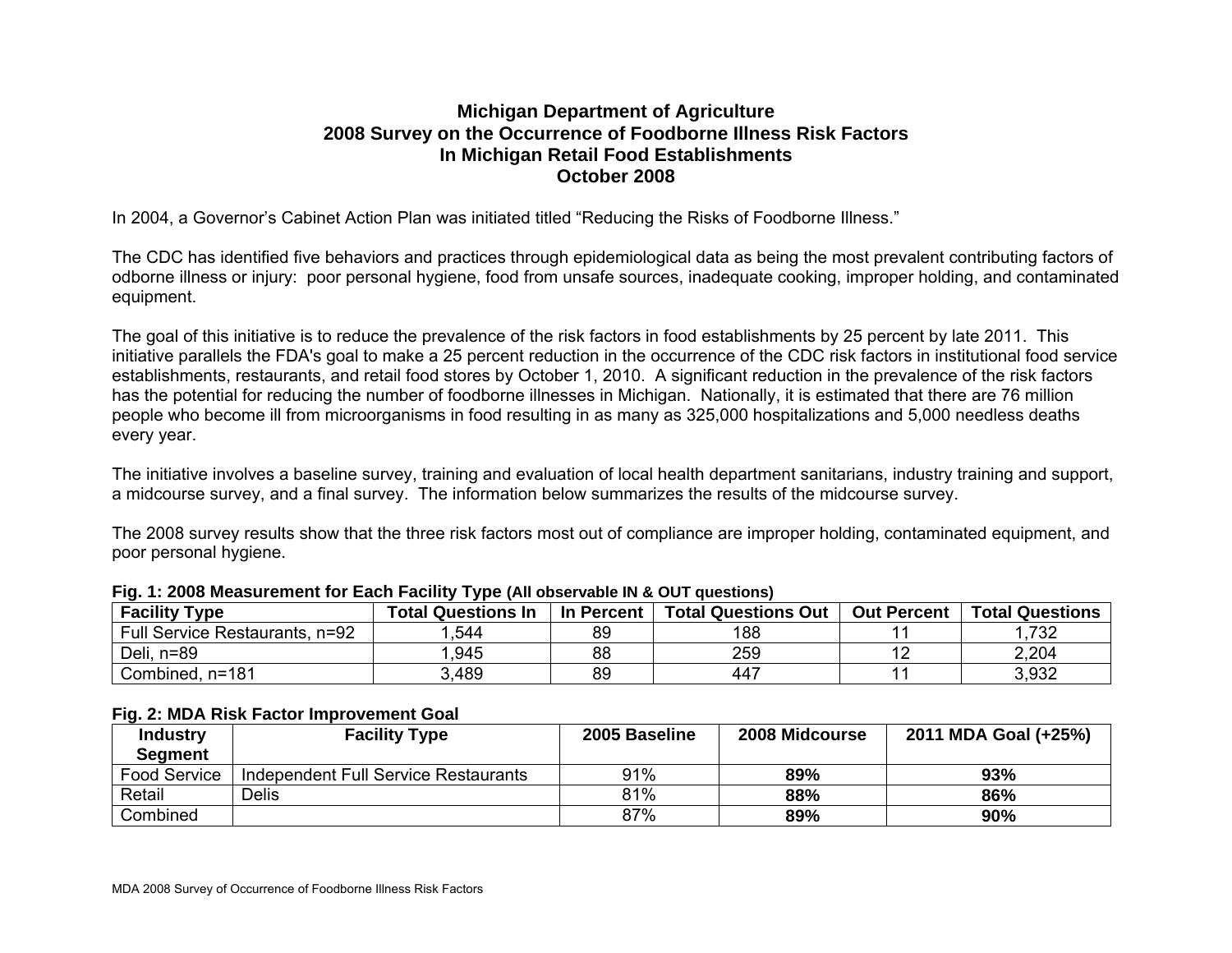| <b>Risk Factors</b>      | <b>Approved Source</b> |     |             | Inadequate Cooking |     | Improper Holding |    |     | Contaminated Equip. |      |         | <b>Personal Hygiene</b> |     |          |              |
|--------------------------|------------------------|-----|-------------|--------------------|-----|------------------|----|-----|---------------------|------|---------|-------------------------|-----|----------|--------------|
| Facility<br>Type         | 7٥                     | ΟUΤ | <b>OTAL</b> | $\%$               | ΟUΤ | <b>TOTAL</b>     | %  | OUT | <b>TOTAL</b>        | $\%$ | OUT     | <b>TOTAL</b>            | 0/2 | OU       | <b>TOTAL</b> |
| Deli                     |                        |     | 89          |                    |     | 89               | 61 | 54  | 89                  | 35   | 21<br>ັ | 89                      | 36  | ററ<br>ےں | 89           |
| <b>Full Service Rest</b> |                        |     | 92          |                    |     | 92               | 44 | 40  | 92                  | 29   | $\sim$  | 92                      | 29  | $\sim$   | 92           |

### **Fig. 3A: 2008 Survey Data- Percent of establishments surveyed with at least one risk factor question out of compliance**

## **Fig. 3B: 2005 Survey Data- Percent of establishments surveyed with at least one risk factor question out of compliance**

| <b>Risk Factors</b>         | Source<br>Approved |            | Inadequate \ | Cookina  |                 | Improper Holding |     |     | <sup>I</sup> Equip<br>Contaminated |          |            | Hygiene<br>Personal |      |                   |              |
|-----------------------------|--------------------|------------|--------------|----------|-----------------|------------------|-----|-----|------------------------------------|----------|------------|---------------------|------|-------------------|--------------|
| Facility<br>I vpe           | %                  | -175<br>ΟU | <b>TOTAL</b> | %        | OU <sup>-</sup> | TOTAL            | 0/2 | OUT | <b>TOTAL</b>                       | %        | <b>OUT</b> | <b>TOTAL</b>        | $\%$ | $\bigcap$<br>י טע | <b>TOTAL</b> |
| Deli                        |                    |            | 90           | つつ<br>ےں | 29              | 90               | 70  | - 1 | 90                                 | 42       | 38         | 90                  | 54   | 49                | 90           |
| <b>Full Service</b><br>Rest |                    |            | 108          | 16<br>ັ  | . –             | 108              | 60  | 65  | 08                                 | າາ<br>აა | 36         | 108                 | 35   | 38                | 108          |

#### **Risk Factor Detail**

### **Fig. 4: Improper Holding (10 questions)**

| Weak Areas >20%                                           | <b>FS</b> | <b>FS</b> | <b>FS</b> total | <b>Deli</b> | Deli     | Deli total |
|-----------------------------------------------------------|-----------|-----------|-----------------|-------------|----------|------------|
|                                                           | $%$ out   | # out     | in/out          | % out       | # out    | in/out     |
| 9A. Ready-to-eat PHF held for more than 24 hours is date  | 24%       | 21        | 86              | 34%         | 26       | 77         |
| marked as required (prepared on-site)                     |           |           |                 |             |          |            |
| 6A. Cooked PHF is cooled properly                         | 55%       | 17        | 31              | 39%         | 26       | 66         |
| 9C. Opened commercial container of prepared RTE PHF is    | 12%       | 8         | 68              | 30%         | 22       | 73         |
| date marked as required                                   |           |           |                 |             |          |            |
| 9B. Discard RTE PHF and/or opened commercial container    | 25%       | 19        | 75              | 17%         | 13       | 76         |
| exceeding 7 days at < 41°F or 4 days at < $45^{\circ}$ F  |           |           |                 |             |          |            |
| <b>Areas Needing Improvement &gt;10-19%</b>               |           |           |                 |             |          |            |
| 6B PHF (prepared from ingredients at ambient temperature) | 0%        | $\Omega$  | 8               | 15%         |          | 47         |
| cooled to 41°F or below within 4 hours                    |           |           |                 |             |          |            |
| 8A. PHF is maintained at 140°F or above, except during    | 4%        | 3         | 85              | 17%         | 13       | 77         |
| preparation, cooking and cooling                          |           |           |                 |             |          |            |
| 7A. PHF is maintained at 41°F or below, except during     | 19%       | 17        | 91              | 9%          | 8        | 88         |
| preparation, cooking and cooling                          |           |           |                 |             |          |            |
| <b>Strong Areas &lt;9%</b>                                |           |           |                 |             |          |            |
| 6C Food received at a temperature according to Law are    | $0\%$     | $\Omega$  | 8               | 0%          | $\Omega$ | 63         |
| cooled to 41°F or below within 4 hours                    |           |           |                 |             |          |            |

Questions 8B and 9D were not included in this table as they were mostly not applicable or not observed.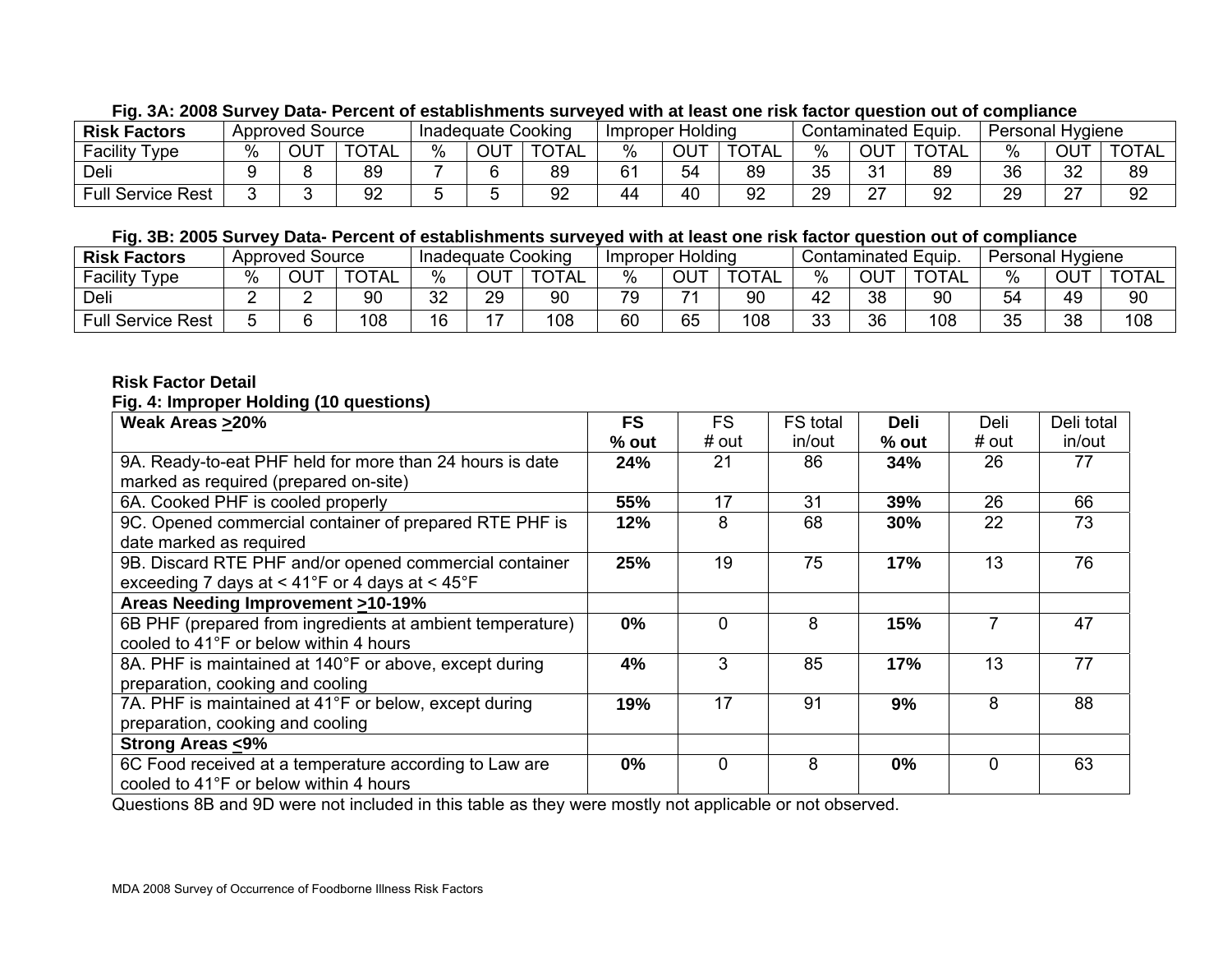# **Fig. 5: Poor Personal Hygiene (5 questions)**

| <b>Weak Areas &gt;20%</b>                                                                                                                                                                                                                                                                                                                                                                                     | <b>FS</b><br>$%$ out | <b>FS</b><br># out | FS total<br>in/out | <b>Deli</b><br>% out | Deli<br># out | Deli total<br>in/out |
|---------------------------------------------------------------------------------------------------------------------------------------------------------------------------------------------------------------------------------------------------------------------------------------------------------------------------------------------------------------------------------------------------------------|----------------------|--------------------|--------------------|----------------------|---------------|----------------------|
| No questions $\geq$ 20% out of compliance                                                                                                                                                                                                                                                                                                                                                                     |                      |                    |                    |                      |               |                      |
| <b>Areas Needing Improvement &gt;10-19%</b>                                                                                                                                                                                                                                                                                                                                                                   |                      |                    |                    |                      |               |                      |
| 12A. Hands are clean and properly washed when and as<br>required                                                                                                                                                                                                                                                                                                                                              | 15%                  | 13                 | 88                 | 19%                  | 17            | 89                   |
| Strong Areas ≤9%                                                                                                                                                                                                                                                                                                                                                                                              |                      |                    |                    |                      |               |                      |
| 14A. Employees do not contact exposed, ready-to-eat<br>food with their bare hands.                                                                                                                                                                                                                                                                                                                            | 8%                   |                    | 84                 | 8%                   |               | 89                   |
| 13A. Food Employees eat, drink, and use tobacco only in<br>designated areas / do not use a utensil more than once to<br>taste food that is sold or served / do not handle or care for<br>animals present. Food employees experiencing persistent<br>sneezing, coughing, or runny nose do not work with<br>exposed food, clean equipment, utensils, linens,<br>unwrapped single-service or single-use articles | 6%                   | 5                  | 83                 | 7%                   | 6             | 86                   |
| 15A. Hand wash facilities conveniently located and<br>accessible for employees                                                                                                                                                                                                                                                                                                                                | 9%                   | 8                  | 91                 | 9%                   | 8             | 89                   |
| 15 B. Handwash facilities supplied with hand cleanser /<br>sanitary towels / hand drying devices                                                                                                                                                                                                                                                                                                              | 8%                   | 7                  | 91                 | 7%                   | 13            | 89                   |

# **Fig. 6: Contaminated Equipment (5 questions)**

| <b>Weak Areas &gt;20%</b>                                                                                                                                                            | <b>FS</b> | <b>FS</b> | FS total | Deli  | Deli  | Deli total |
|--------------------------------------------------------------------------------------------------------------------------------------------------------------------------------------|-----------|-----------|----------|-------|-------|------------|
|                                                                                                                                                                                      | $%$ out   | # out     | in/out   | % out | # out | in/out     |
| 10A. Food is protected from cross contamination by<br>separating raw animal foods from raw ready-to-eat food<br>and by separating raw animal foods from cooked ready-<br>to-eat food | 19%       | 16        | 84       | 27%   | 21    | 77         |
| Areas Needing Improvement >10-19%                                                                                                                                                    |           |           |          |       |       |            |
| 11A. Food-contact surfaces and utensils are clean to<br>sight and touch and sanitized before use                                                                                     | 13%       | 12        | 91       | 16%   | 14    | 89         |
| 10C. Food is protected from environmental contamination<br>- critical items                                                                                                          | 6%        | 5         | 90       | 10%   | 9     | 89         |
| <b>Strong Areas &lt;9%</b>                                                                                                                                                           |           |           |          |       |       |            |
| 10B. Raw animal foods are separated from each other                                                                                                                                  | 7%        | 6         | 83       | 8%    | 6     | 72         |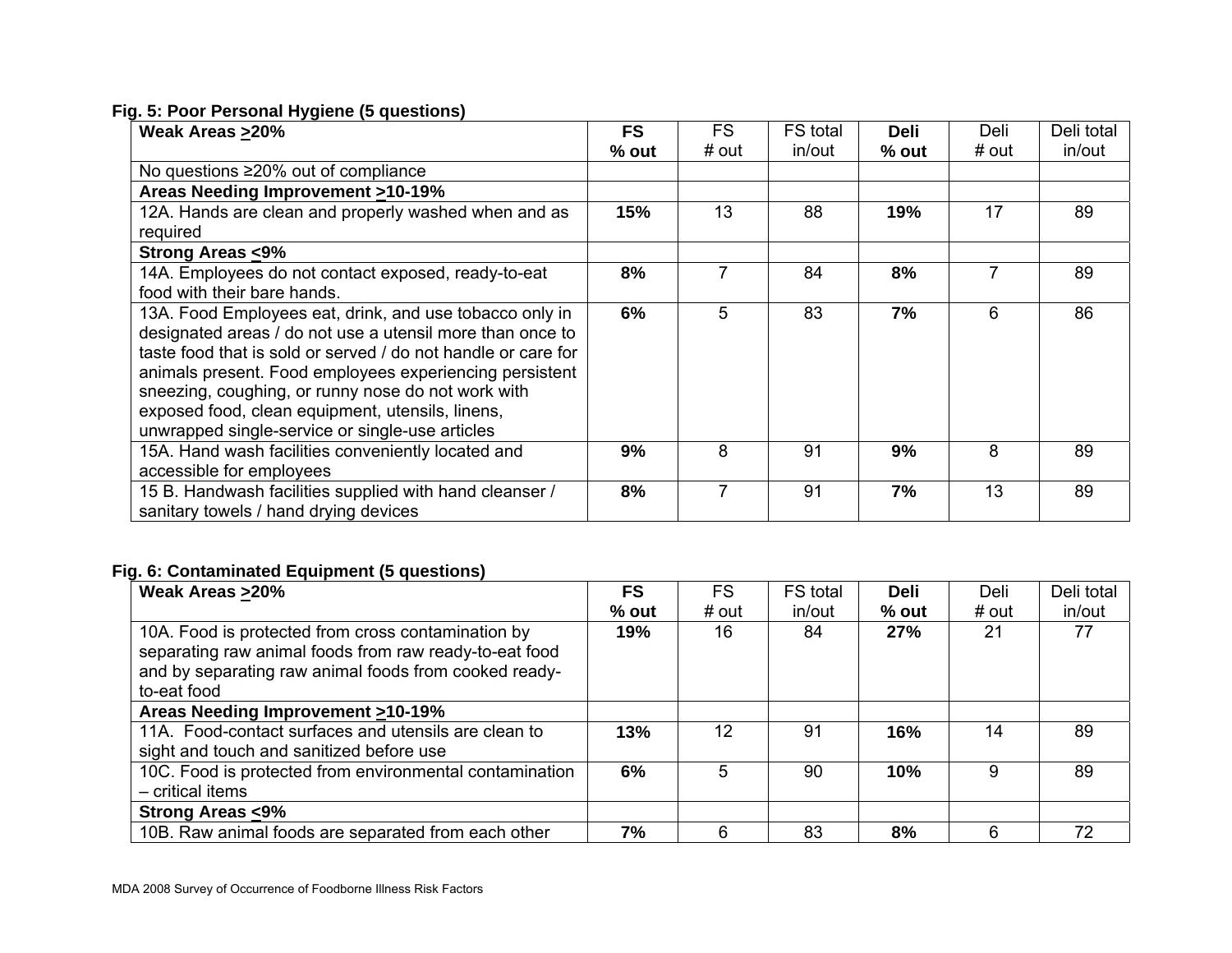| during storage, preparation, holding,                      |    |    |    |  |
|------------------------------------------------------------|----|----|----|--|
| and display                                                |    |    |    |  |
| 10D. After being served or sold to a consumer, food is not | 0% | 29 | 0% |  |
| re-served                                                  |    |    |    |  |

### **Fig. 7: Inadequate Cooking (12 questions)**

| Weak Areas >20%                                                                                                                                                                      | <b>FS</b> | <b>FS</b>   | FS total | <b>Deli</b> | Deli           | Deli total |
|--------------------------------------------------------------------------------------------------------------------------------------------------------------------------------------|-----------|-------------|----------|-------------|----------------|------------|
|                                                                                                                                                                                      | $%$ out   | # out       | in/out   | $%$ out     | # out          | in/out     |
| No questions $\geq$ 20% out of compliance                                                                                                                                            |           |             |          |             |                |            |
| <b>Areas Needing Improvement &gt;10-19%</b>                                                                                                                                          |           |             |          |             |                |            |
| 5A. PHF that is cooked and cooled on premises is rapidly<br>reheated to 165°F for 15 seconds for hot holding                                                                         | 11%       | 3           | 28       | 4%          | $\overline{2}$ | 51         |
| 5B. Food reheated in a microwave is heated to 165°F or<br>higher                                                                                                                     | 17%       | 1           | 6        | 11%         | 3              | 28         |
| 4A. Raw shell eggs broken for immediate service cooked<br>to 145°F for 15 seconds. Raw shell eggs broken but not<br>prepared for immediate service cooked to 155°F for 15<br>seconds | 0%        | $\mathbf 0$ | 11       | 11%         | 1              | 9          |
| Strong Areas <9%                                                                                                                                                                     |           |             |          |             |                |            |
| 4C. Roasts, including formed roasts, are cooked to 130°F<br>for 112 minutes or as Chart specified and according to<br>oven parameters per Chart                                      | 0%        | 0           |          | 0%          | $\Omega$       | 9          |
| 4B. Comminuted Fish, Meats, Game animals cooked to<br>155°F for 15 seconds                                                                                                           | $0\%$     | $\mathbf 0$ | 18       | 0%          | $\mathbf 0$    | 39         |
| 4D. Poultry; stuffed fish, stuffed meat, stuffed pasta,<br>stuffed poultry, stuffed ratites, or stuffing containing fish,<br>meat, poultry or ratites cooked to 165°F for 15 seconds | 0%        | $\mathbf 0$ | 8        | 4%          | $\overline{2}$ | 56         |
| 4G. Ratites, injected meats are cooked to 155°F for 15<br>seconds                                                                                                                    | $0\%$     | $\mathbf 0$ | 0        | 0%          | $\mathbf 0$    | 3          |
| 4H. All other PHF cooked to 145°F for 15 seconds (pork<br>$etc.$ )                                                                                                                   | 0%        | $\mathbf 0$ | 3        | 0%          | $\mathbf 0$    | 65         |
| 5C. Commercially processed ready to eat food, reheated<br>to $\geq$ 140°F for hot holding                                                                                            | 8%        | 1           | 12       | 0%          | $\mathbf 0$    | 52         |

Questions 4E, 4F and 5D were not included in this table as they were mostly not applicable or not observed.